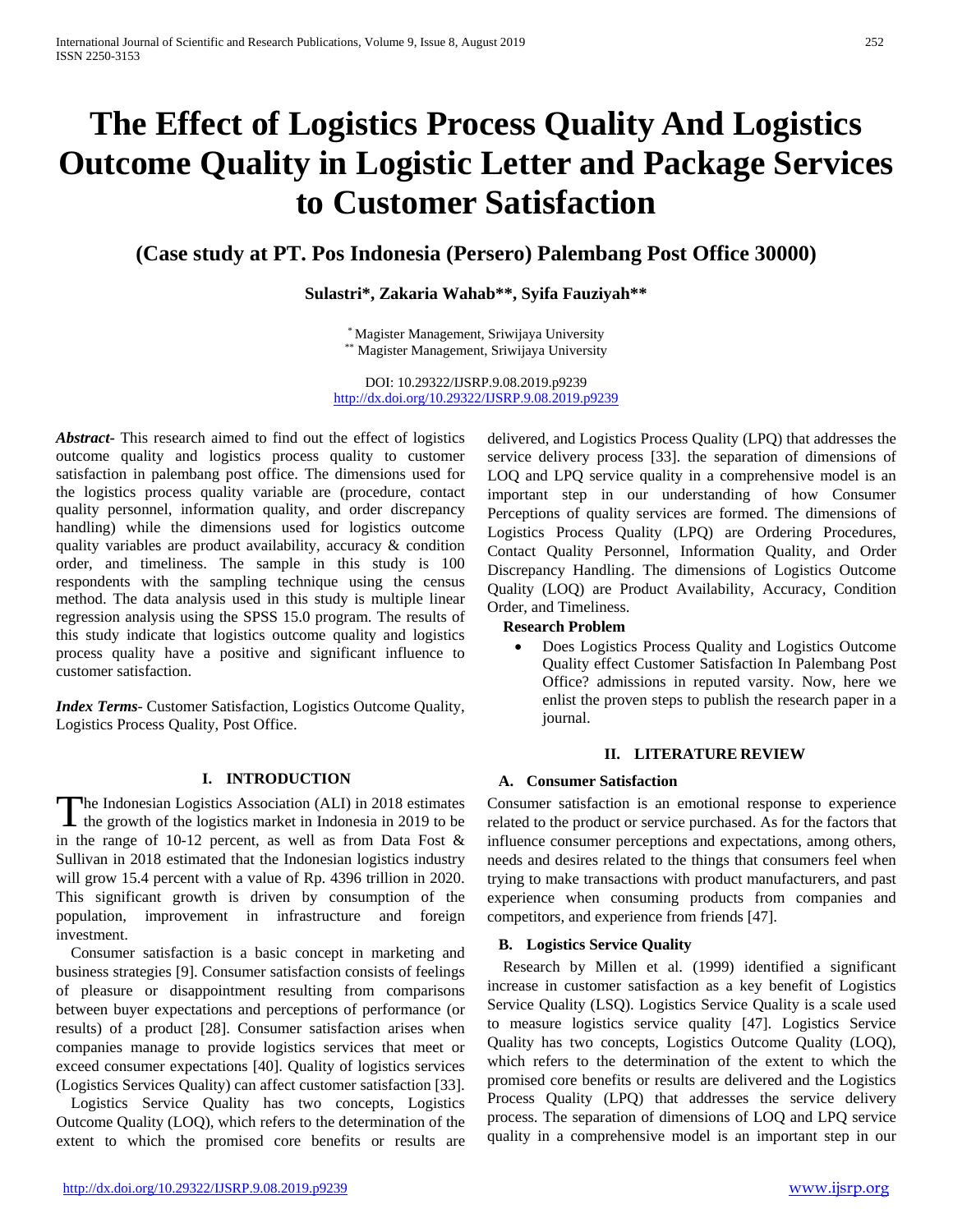understanding of how consumer perceptions of quality services are formed. The dimensions of Logistics Process Quality (LPQ) are Ordering Procedures, Contact Quality Personnel, Information Quality, and Order Discrepancy Handling. The dimensions of Logistics Outcome Quality (LOQ) are Product Availability, Order Accuracy, Timeliness, and Order Condition.

## **C. Logistics Process Quality**

The dimensions of Logistics Process Quality (LPQ) are four sub-dimensions, namely Ordering Procedure, Contact Quality Personnel, Information Quality, and Order Discrepancy Handling [5]. Ordering procedures discuss the efficiency and effectiveness of the procedures made by the company. It is important for companies to make order placement procedures to be effective and easy to use by consumers [43]. Personnel Contact Quality, refers to the consumer orientation of contact people from the company's logistics department. Specifically, consumers see about whether customer service staff are knowledgeable, empathize with the consumer situation, and help consumers solve

their problems [43]. Information Quality, The ability of courier providers to enter relevant product and service information. It is important to attract consumers to pay attention to the special services and promotions provided to meet their needs [43]. Order Discrepancy Handling, refers to how well the company handles mismatches in orders that occur after orders arrive at consumers [43].

## **D. Logistics Outcome Quality**

The dimensions of Logistics Outcome Quality (LOQ) are Product Availablity, Order Accuracy, and Timeliness [5]. Product Availablity, Refers to customer ability to chooce products that are with the conditions of the package [39]. Order Accuracy, refers to the truth of service information and the accuracy of delivery to consumers [46]. Timeliness, refers to arrived time package to receiver location by the promised time. Timeliness also refers to the time needed between order placement and acceptance by consumers [43].Order Condition, refers to damage condition that can occur while deliver to receiver. If the goods are damaged, consumers cannot use them and must wait for compensation from the company or they could use other service [43].

## **III. RESEARCH FRAMEWORK**

Based on the above explanation, the theoretical framework is as follows:



Fig-1: Path Diagram Model of This Research Framework

## **IV. METHODOLOGY**

This study intends to measure the relationship between research variables. This study is useful for modeling and measuring the relationships between research variables or useful for analyzing and seeing the effect of independent variables (X) on the dependent variable (Y).

- The design of this study is as follows:
	- 1. Variable X (Free Variable), namely Logistics Process Quality and Logistics Outcome Quality
	- 2. Variable Y (Bound Variables), namely Customer Statisfation

In this study, respondents in this study were all customers Palembang post office 30000 with 100 samples customers. the research use Multiple Linear Regression as a research hypothesis testing technique to look for the model regression. On this research, the calculations were assisted by SPSS for Windows Version 15 software [8].

#### **V. RESULT AND DISCUSSION**

## **A. Validity Test Results**

Intrument (Questionnaire Question) are called valid if there is significant correlation with the total score. In this research validity is tested using the Pearson Correlation method. The value of r table by significance level 0.01, two-way test, by  $N =$ 30 is 0.30. If the value of  $r \ge 0.30$  then the statement items in questionnaire are valid. If the value of  $r \leq 0.30$  then the statement items in questionnaire are invalid. The test results show that all indicators used to measure the variables in this research have r value greater than the r table value. This means all indicators are valid as research instruments.

#### **B. Reliability Test Result**

The Cronbach Alpha method is used to test the reliability of the instrument. Instruments are considered to have a high level of reliability if the value obtained is  $\geq 0.60$ . The table below is the result of reliability testing: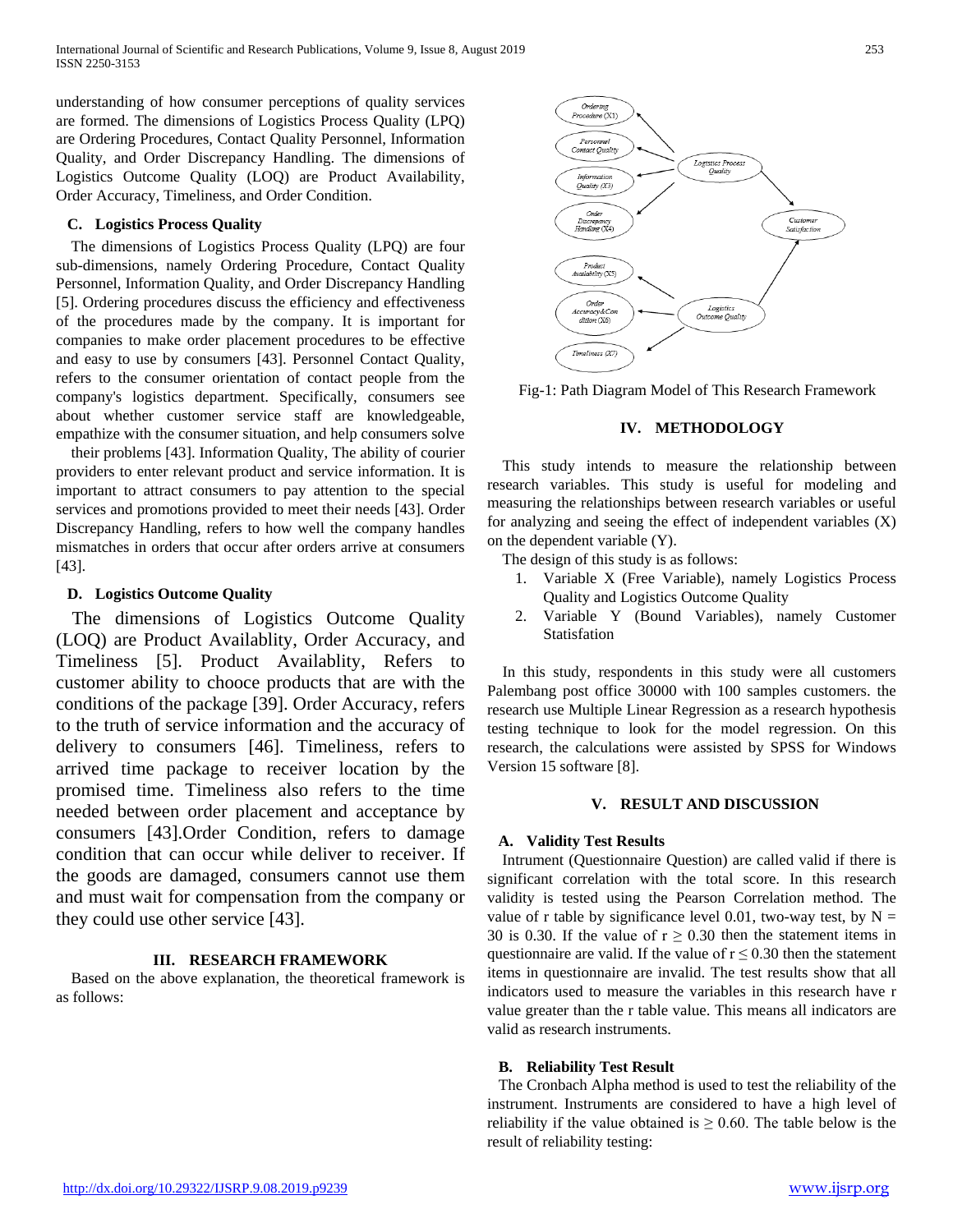| N  | <b>Variabel</b>                                       | Cronba   | Param | <b>Resul</b> |
|----|-------------------------------------------------------|----------|-------|--------------|
| 0. |                                                       | ch Alpha | eter  |              |
| 1  | Logistics<br><b>Process</b><br>Quality $(X_1)$        | 0,899    | 0.6   | Relia<br>bel |
| 2  | Logistics<br><i><u>Outcome</u></i><br>Quality $(X_2)$ | 0,847    | 0,6   | Relia<br>bel |
| 3  | Customer<br>Statisfation                              | 0,911    | 0,6   | Relia<br>bel |

#### **Table-1: Reliability Test Result**

*Source: SPSS version 15 output processed, 2019*

Table-1 above shows the Cronbach Alpha values for each statement is greater than 0.6, which means each indicator variable is reliable.

#### **Demographic Variables**

Through table-2, the number of respondents who filled out the questionnaire in this research were 100 consumer, consist of 65 male customer (65%), and 35 female customer (35%).

**Table-2: Identity Distribution of Respondents**

| No.                       | <b>Karakteristik</b>         | Jumlah | Persentase |
|---------------------------|------------------------------|--------|------------|
| A.                        | Gender                       |        |            |
|                           | 1. Laki-laki                 | 65     | 65,00%     |
|                           | 2. Perempuan                 | 35     | 35,00%     |
| В.                        | <b>Customers Age</b>         |        |            |
|                           | 1. $17 - 20$ Years           | 6      | 6,00%      |
|                           | 2. $21 - 30$ Years           | 24     | 24,00%     |
|                           | 3. $31 - 40$ Years           | 33     | 33,00%     |
|                           | 4. $41 - 50$ Years           | 27     | 27,00%     |
|                           | 5. $\geq$ 51 Years           | 10     | 10,00%     |
| $\overline{\mathbf{C}}$ . | <b>Last Education</b>        |        |            |
|                           | 1. Elementary School         | 9      | 9,00%      |
|                           | 2. Junior High School        | 25     | 25,00%     |
|                           | 3. Senior High School        | 32     | 32,00%     |
|                           | 4.Diploma                    | 20     | 20,00%     |
|                           | 5.Bachelor                   | 14     | 14,00%     |
| D.                        | <b>Customer Jobs</b>         |        |            |
|                           | 1. Student / College Student | 11     | 11,00%     |
|                           | 2. Government employees      | 24     | 24,00%     |
|                           | 3. Private Employees         | 31     | 31,00%     |
|                           | 4. Entrepreneur              | 24     | 24,00%     |
|                           | 5. House wife                | 10     | 10,00%     |
| E.                        | <b>Products Used</b>         |        |            |
|                           | 1. Pos Internasional         | 26     | 26,00%     |
|                           | 2. Pos Express               | 25     | 25,00%     |
|                           | 3. Paket Kilat Khusus        | 35     | 35,00%     |
|                           | 4. Paket Pos Biasa           | 14     | 14,00%     |

| F. | <b>Logistics Service / month</b> |    |        |
|----|----------------------------------|----|--------|
|    | 1. $2 \times$                    | 30 | 30,00% |
|    | 2. 3 times                       | 51 | 51,00% |
|    | $3. > 3 \times$                  | 19 | 19,00% |

*Source: SPSS version 15 output processed, 2019*

Based on age, the customers is dominated by customer aged 31-40 years with 33 people (33%). Based on education level, respondents is dominated high schoolar graduated with 32 people (32%), followed by junior high scoolar graduated with 25 people (25%). Then, the previous work was dominated by private companies with 31 people (31%). Logistics Product dominated by Paket Kilat Khusus product with 35 people (35%) the highest than other product. Based on how often customers use post office service per month, 51 people (51%) used this service 3 times per month.

#### **C. Multiple Regressions Analysis**

Before the test was carried out, the researchers conducted normality, multicollinearity, and heteroscedasticity tests to ensure that the regression equation had accuracy in estimation, unbiased and consistent. The test results show that the regression model was feasible because it met the assumptions of normality, there was no multicollinearity, and there was no problem of heteroscedasticity in the regression model. Following tables are the results of multiple regression analysis by SPSS version 15 for Windows:

#### **The Proposed Hypothesis**

- 1. Logistics Process Quality (LPQ) has a significant positive effect on Customer Satisfaction at the Pelembang Post Office.
- 2. Logistics Outcome Quality (LOQ) has a significant positive effect on Customer Satisfaction at the Pelembang Post Office.
- 3. Logistics Process Quality (LPQ) and Logistics Outcome Quality (LOQ) simultaneously have a significant positive effect on Customer Satisfaction at the Pelembang Post Office.

| <b>Table-3: The Results of Multiple Linear Regression</b> |
|-----------------------------------------------------------|
| <b>Analysis</b>                                           |

| Variabel                                   | (B)    | Std<br><b>Error</b> | Beta   | Sig.  |  |  |  |
|--------------------------------------------|--------|---------------------|--------|-------|--|--|--|
| Constant                                   | 8,617  | 5,793               |        | 0,140 |  |  |  |
| Logistics Process<br><i><b>Ouality</b></i> | 0, 123 | 0,047               | 0, 196 | 0,011 |  |  |  |
| Logistics Outcome<br>Ouality               | 0.518  | 0,055               | 0,703  | 0.000 |  |  |  |

*Source: SPSS version 15 output processed, 2019*

Based on the data analysis, the regression equation is obtained:  $Y = 8, 617 + 0,123 (X_1) + 0,518 (X_2)$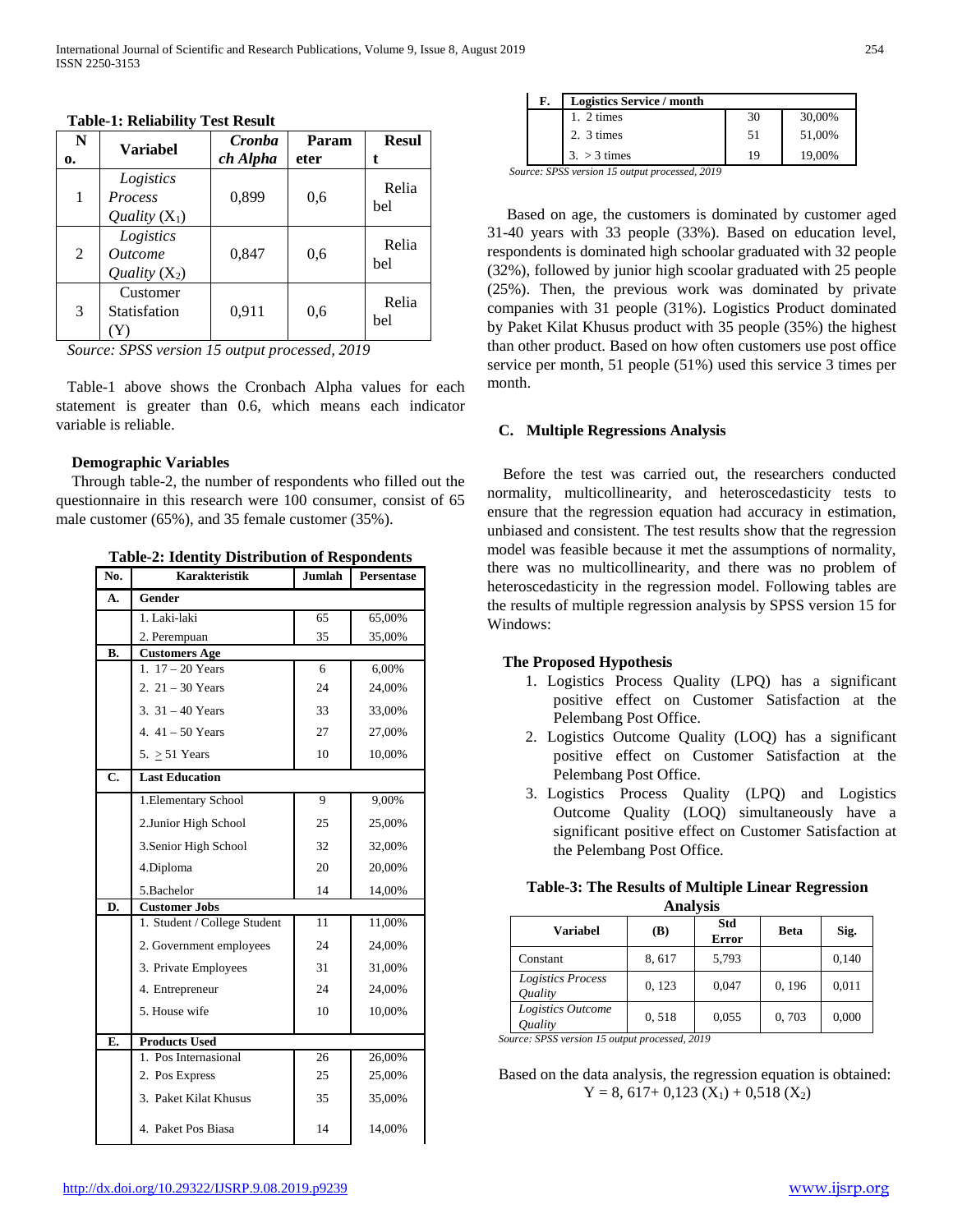The above equation can be explained by below:

- 1. Logistics Process Quality variables have a positive effecton the Consumer Satisfaction variable.
- 2. Logistics Outcome Quality variable has a positive effect on the Consumer Satisfaction variable.

Table-3 also contains the value of t which can be a reference to whether the . Logistics Process Quality and . Logistics Outcome effect the Consumer Satisfaction.

## **D. Determination Test**  $(R^2)$

Determination test in multiple linear regression is used to determine the percentage contribution of the influence of independent variables simultaneously on the dependent variable. This coefficient shows how much the percentage variation of the independent variables used in the model is able to explain the variation of the dependent variable. Based on the results of calculations with SPSS for Windows version 15.00, the results of the determination test are obtained as follows:

**Table-4: The Results of Determination Test (R2 )**

| Model | r                    | R Square | <b>Std. Error of</b><br><b>Adjusted</b><br>the Estimate<br>R Square |        | Durbin-<br>Watson |
|-------|----------------------|----------|---------------------------------------------------------------------|--------|-------------------|
|       | $0.689$ <sup>a</sup> | 0.475    | 0.464                                                               | 2.9171 | 2,473             |
|       |                      |          | $\alpha$ and $\alpha$ is a set and $\alpha$                         |        |                   |

*Source: SPSS version 15 output processed, 2019*

Based on Table-4 above, the coefficient of determination has a value of 0.475 (47.5%). This can state that the Logistics Process Quality and Logistics Outcome variables can explain the Consumer Satisfaction variable by 47.5%, while the remaining 52.5% is influenced by other independent variables other than the variables in this study.

## **E. Model Test (F Test)**

The results of this test are to find out whether the regression model can be used to predict the dependent variable or not, in addition to knowing whether the independent variables together have a significant effect on the dependent variable. Significant means that the relationship that occurs can apply to the population (can be generalized).

| Table-5: The Results of F Test |  |  |  |  |  |
|--------------------------------|--|--|--|--|--|
|--------------------------------|--|--|--|--|--|

| Model      | Sum of<br><b>Squares</b> | df | Mean<br><b>Square</b> | F      | Sig.      |
|------------|--------------------------|----|-----------------------|--------|-----------|
| Regression | 747,232                  | 2  | 373,616               | 43,906 | $0.000^a$ |
| Residual   | 825,424                  | 97 | 8,510                 |        |           |
| Total      | 1572,656                 | 99 |                       |        |           |

*Source: SPSS version 15 output processed, 2019*

#### **Regression Parameter Coefficient Test**

This test is to test whether the parameters (regression coefficients and constants) to estimate the equation / multiple linear regression models are already the right parameters or not. The right intention here is that these parameters are able to explain free behavior in influencing the dependent variable. In this section, the t test is focused on the regression coefficient. The t test is known as a partial test, which is to test how the influence of each independent variable individually on the dependent variable. This test can be done by comparing t count with t table or by looking at the column of significance in each t count

This study was conducted with a significance of 0.05 ( $\alpha = 5\%$ ) as shown in Table-6 below.

| Model |                                                                    | <b>Unstandardized</b><br><b>Coefficients</b> |                   | <b>Standardized</b><br><b>Coefficients</b> | t     | Sig.  |
|-------|--------------------------------------------------------------------|----------------------------------------------|-------------------|--------------------------------------------|-------|-------|
|       |                                                                    | в                                            | <b>Std. Error</b> | Beta                                       |       |       |
|       | (Constant)                                                         | 8,617                                        | 5,793             |                                            | 1,488 | 0,140 |
|       | Logistics<br>Process<br><i><b>Ouality</b></i>                      | 0,123                                        | 0,047             | 0,196                                      | 2,603 | 0,011 |
|       | Logistics<br><i><u><b>Outcome</b></u></i><br><i><b>Ouality</b></i> | 0,518                                        | 0,055             | 0,703                                      | 9,346 | 0,000 |

**Table-6: The Results of tTest**

*Source: SPSS version 15 output processed, 2019*

t count is greater than the error level of 0.05, it can be said that the independent variable does not have a significant effect on the dependent variable. Based on the data in table 4.17 above, it can be explained as follows:

- 1. Variable Logistics Process Quality have a positive and significant effect on the Customer Satisfaction variable at PT. Pos Indonesia (Persero) Palembang Post Office 30000.
- 2. Variable Logistics Outcome Quality has a positive and significant effect on the Customer Satisfaction variable at PT. Pos Indonesia (Persero) Palembang Post Office 30000.

## **VI. CONCLUTION AND RECOMMENDATION**

## **Conclution**

Based on the research problem formulation proposed, then referring to the data analysis model that has been done, and various discussions that have been put forward in the previous chapter, we can draw some conclusion as follow:

- 1. Descriptively it is found that the indicator of shipping costs when the order process gets the value of satisfaction under other indicators.
- 2. Logistics Process Quality has a positive and significant effect on Consumer Satisfaction at PT. Pos Indonesia (Persero) Palembang Post office 30000.
- 3. Logistics Outcome Quality has a positive and significant effect on Customer Satisfaction PT. Pos Indonesia (Persero) Palembang Post office 30000.
- 4. Logistics Process Quality and Logistics Outcome Quality simultaneously have a positive and significant effect on Customer Satisfaction PT. Pos Indonesia (Persero) Palembang Post office 30000.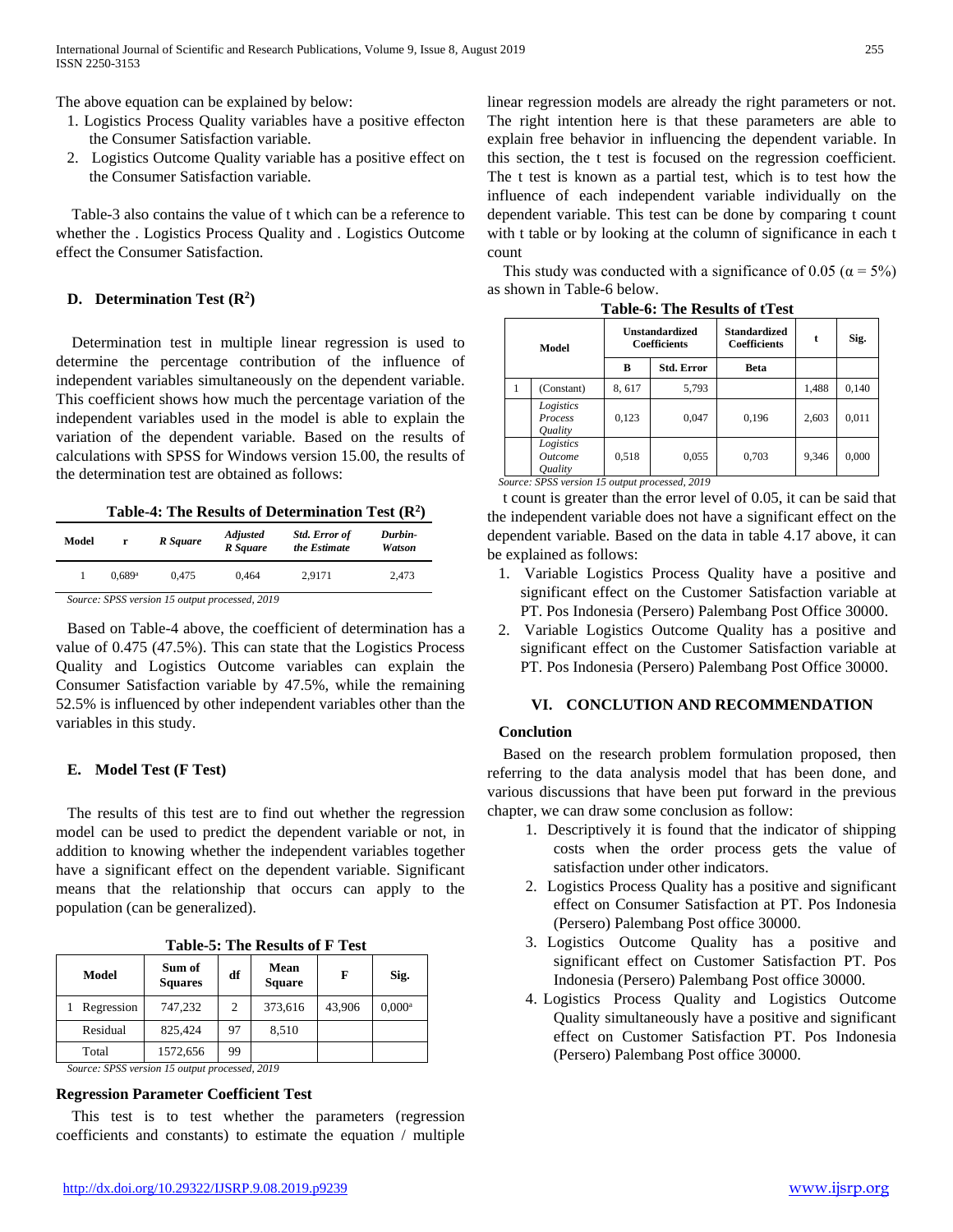International Journal of Scientific and Research Publications, Volume 9, Issue 8, August 2019 256 ISSN 2250-3153

#### **Recommendation**

Based on the results of research, discussion and conclusions, the suggestions that can be given are as follows.

#### **PT. Pos Indonesia (Persero) Palembang Post Office 30000**

Logistics Process Quality and Logistics Outcome Quality is a quality that must always be applied and maintained in Companies. On the point of question the cost of order indicator gets quite good respond. Therefore, PT. Pos Indonesia (persero) Palembang Post Office 30000 is recommended to provide competitive prices with competitors by recalculating the prevailing prices with the highest frequency of delivery to the destination, so that for this purpose prices can be lowered by comparing freight rates compared to per kilogram.

#### **Further research**

For the next researcher, it is expected to add other research variables and indicators, so that they can answer in more detail in explaining the research on customer satisfaction.

#### **REFERENCES**

- 1. Adebayo, I. T (2017). An Evaluation of the Impact of Business-To-Customer (B2C) Logistics Service Quality (LSQ) on Customer Satisfaction in Nigeria. *IOSR Journal of Business and Management (IOSR-JBM)*. e-ISSN: 2278- 487X, p-ISSN: 2319-7668. Volume 19, Issue 4. Ver. II (Apr. 2017), PP 111- 115.
- 2. Alemu, H., 2016, *Implication Of Logistics Service Quality On Customer Satisfaction: The Case Of Jumia Online Market* (*Thesis).* Degree of Masters of Arts in Logistics & Supply Chain Management Addis Ababa University.
- 3. Anderson, E.W. and Sullivan, M. (1993). The antecedents and consequences of customer-satisfaction for firms. *Marketing Science Journal*, Vol. 12, No. 2, pp.25–143.
- 4. Anderson, J.C. and Gerbing, D.W. (1988). Structural equation modeling in practice: a review and recommended two-step approach*. Psychological Bulletin*, Vol. 103, No. 3, pp.411–423.
- 5. Bienstock, C.C. and Royne, M.B. (2010). Technology acceptance and satisfaction with logistics services. *The International Journal of Logistics Management*, Vol. 21, No. 2, pp.271–292.
- 6. Bienstock, C.C., Mentzer, J.T. and Bird, M.M. (1997). Measuring physical distribution service quality. *Journal of the Academy of Marketing Science*, Vol. 25, No. 1, pp.31−44.
- 7. Bienstock, C.C., Royne, M.B. and Stafford, T.F. (2008). An expanded model of logistics service quality: incorporating logistics information technology*. International Journal of Production Economics*, Vol. 113, No. 1, pp.205– 222.
- 8. Bollen, K.A. and Lennox, R. (1991). Conventional wisdom on measurement: a structural equation perspective*. Psychological Bulletin*, Vol. 110, No. 2, pp.305–314.
- 9. Bowersox, D.J., Closs, D.J., Cooper, M.B., dan Bowersox, J.C., 2013, *Supply Chain Logistics Management (4th edition)*, McGraw-Hill, Singapore.
- 10. Brady, M.K. and Cronin, J. Jr. (2001). Some new thoughts on conceptualizing perceived service quality: a hierarchical approach*. Journal of Marketing*, Vol. 65, No. 3, pp.34–49.
- 11. Collier, J.E. and Bienstock, C.C. (2006). Measuring service quality in eretailing*. Journal of Service Research*, Vol. 8, No. 3, pp.260–275.
- 12. Cronin, J.J. Jr. and Taylor, S.A. (1992). Measuring service quality: a reexamination and extension. *Journal of Marketing*, Vol. 56, No. 3, pp.55–68.
- 13. Eduardo, T.M. (2013). The Effects of Service Quality on Customer Trust and Satisfaction in Internet Banking. *Estudios de Administración,* vol. 20, Nº 1, 2013, pp. 1-36.
- 14. Engel, J.F, Blackwell, R.D., dan Miniard, P.W., 2013, *Perilaku Konsumen*, Binarupa Aksara, Jakarta.
- 15. Feng, Y.X., Zheng, B. and Tan, J.R. (2007). Exploratory study of logistics service quality scale based on online shopping malls*. Journal of Zhejiang*  University – Science A, Vol. 8, No. 6, pp.926–931.
- 16. Ferdinand, A., 2014, *Metode Penelitian Manajemen,* BP Diponegoro University, Semarang.
- 17. Fernandes, D.W*,* Moori, R.G, dan Filho, V.A (2018). Logistics service quality as a mediator between logistics capabilities and customer satisfaction. *Journal Emerald Insight.*
- 18. Fornell, C. (1987). A second generation of multivariate analysis: classification of methods and implications for marketing research*. Huston, M. (Ed.): Review of Marketing*, pp.407–450.
- 19. Fornell, C. (1992). A national customer satisfaction barometer: the Swedish experience*. Journal of Marketing*, Vol. 56, No. 1, pp.1–21.
- 20. Garnefeld, I., Helm, S. and Eggert, A. (2011). Walk your talk: an experimental investigation of the relationship between word of mouth and communicators loyalty*. Journal of Service Research*, Vol. 14, No. 1, pp.93– 107.
- 21. Ghoumrassi, A. (2017). The impact of the logistics management in customer satisfaction. *11th International Conference on Business Excellence Journal.*
- 22. Giese, J. L. And J. A. Cote, 2000, *Defining Customer Satisfaction*, Academy of Marketing Science Review, Volume 2000 No 1 Academy of Marketing Science, Washington State University.
- 23. Giovanis, A.N (2013). On the relationships between logistics service deliverables, customer satisfaction and loyalty in industrial supply chains*. Journal International Business and Entrepreneurship Development,* Vol. 7, No. 1.
- 24. Ho, C.S. (2018). Impact on Customer Trust and Customer Satisfaction according to the Logistics Service Quality of Home Shopping. *International Journal of Pure and Applied Mathematics Volume* 118 No. 19 2018, 277- 289.
- 25. Ho, J.S.H. (2012). Logistics Service Quality among Courier Services in Malaysia. *Journal International Conference on Economics,* Business Innovation IPEDR vol.38 (2012) © (2012)IACSIT Press, Singapore.
- 26. Hua,W. and Jing,Z. (2015). An Empirical Study on E-commerce Logistics Service Quality and Customer Satisfaction. *Journal The Fourteen Wuhan Intemational Conference on E-Business Human Behavior and Social Impacts on E-Business*.
- 27. Husein, Umar, 2011, *Metode Penelitian Untuk Skripsi dan Tesis Bisnis Edisi 11*, PT Raja Grafindo Persada, Jakarta.
- 28. Kotler and Keller, 2012, *Marketing Management (14th edition)*, Global Edition, Pearson Prentice Hall.
- 29. Kusuma, D. (2014). Pengaruh Logistics Service Quality Terhadap Satisfaction Dan Loyalty Di Pt Tiki Jalur Nugraha Eka Kurir. *Student Scientific Journal*, Surabaya University Vol.3 No.2.
- 30. Lestari, A.N, 2018, *Pengaruh Logistics Service Quality Terhadap Customer Satisfaction (Studi pada Industri Jasa Kurir di Indonesia)* (Skripsi). Department of Management, Faculty of Economics and Business, Sebelas Maret University, Surakarta.
- 31. Leimstoll, U., Corbitt, B., Peszynki, K. (2008). Impacts Of Logistics Service Performance Through It On Overall Tourist Satisfaction And Loyalty. *Association for Information Systems Journal AIS Electronic Library (AISeL).*
- 32. Liang, H.C. (2008). *Impact Of Logistics Service Performance On Tourist Satisfaction And Loyalty* (Tesis). submitted in fulfilment of the requirements for the degree of Doctor of Philosophy.
- 33. Mentzer, J.T., Flint, D.J., and Hult, T.M. (2001). Logistics Service Quality as a Segment-Customised Process. *Journal of Marketing,* 2001, 64 (4): 82-104.
- 34. Mentzer, J. T., Flint, D. J. & Kent, J. L. (1999). Developing a logistics service quality scale. *Journal of Business Logistics*, 20 (1), 9−32.
- 35. Murfield, M. (2016). Investigating logistics service quality in omni-channel retailing. *International Journal of Physical Distribution & Logistics Management*, Vol. 47 Issue: 4, pp.263-296.
- 36. Nguyen, T.N (2014). Logistics service quality in Vietnam. *Vietnam National University Journal,* Page 5-8.
- 37. Parasuraman, A. (2004). Assessing and Improving Service Performance for Maximum Impact: Insights from a Two-Decade-Long Research Journey. *Performance Measurement and Metrics*, 2004, **5**(2): 45 – 52.
- 38. Saura, I.G., Fraces, D.S., Contri.G.B. and Blasco, M.F. (2008). Logistics Service Quality: A New Way to Loyalty. *Journal of Industrial Management and Data Systems*, 2008, 108**(**5): 650- 668.
- 39. Sugiyono, 2011, *Metode Penelitian Kuantitatif, Kualitatif dan R&D*, Afabeta, Bandung.
- 40. Sharma A., Bhola, S., Malyan, S., Patni, N. (2013). Impact of Brand Loyalty on Buying Behavior of Women Consumers for Beauty Care Products- Delhi Region. *Global Journal of Management and Business Studies*, *Volume* 3, *Number* 7 pp. 817-824.
- 41. Thai, V. V. (2013). Logistics service quality: Conceptual model and empirical evidence. *International Journal of Logistics: Research and Applications*, Vol. 16, No. 2, pp. 114 ‐ 131.